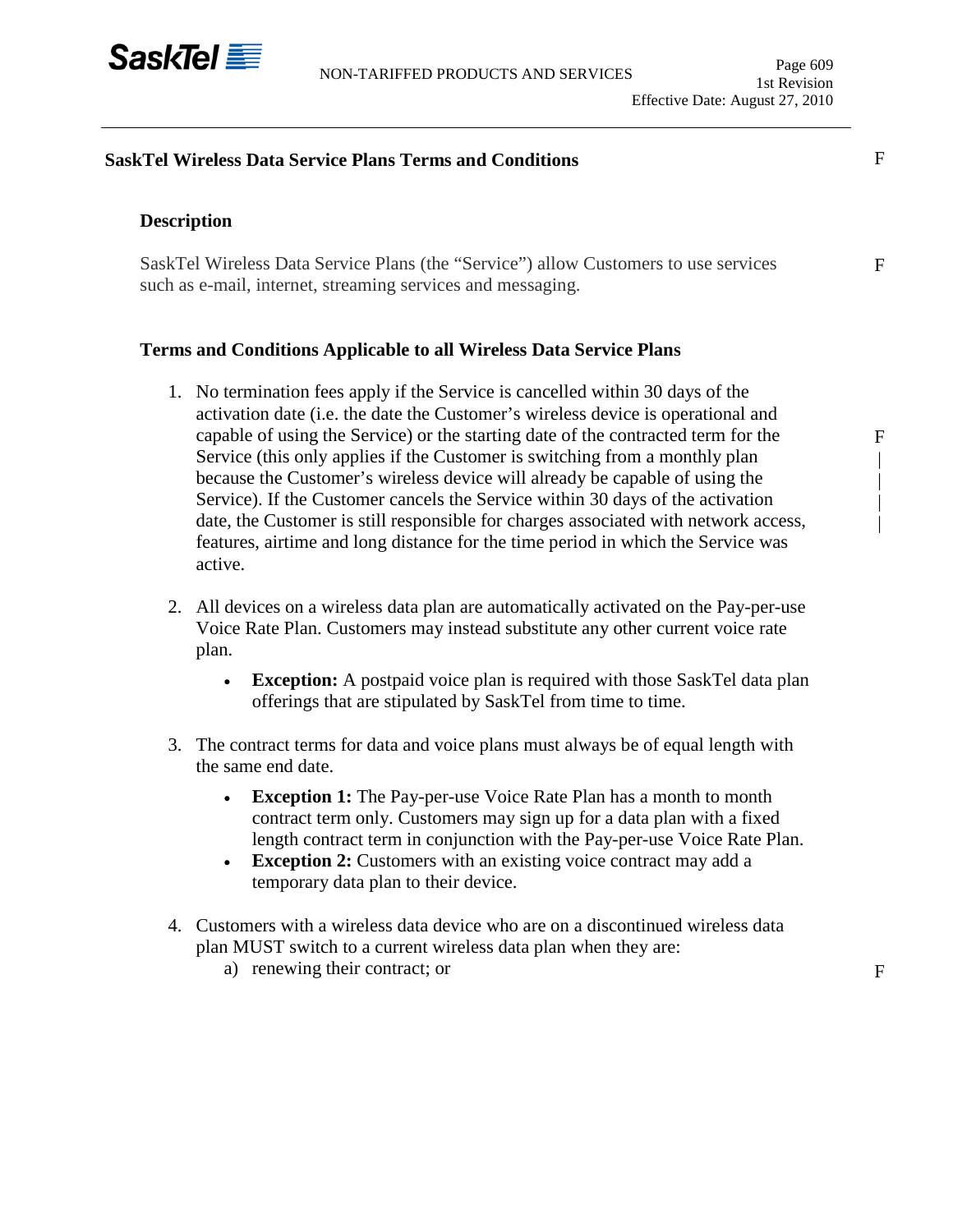

### **SaskTel Wireless Data Service Plans Terms and Conditions** *– Continued*

#### **Terms and Conditions Applicable to all Wireless Data Service Plans** *– Continued*

- 4. *- Continued*
	- b) switching to a new or different device (i.e. ESN change), even if it's the same make and model.

**Exception:** If the Customer is changing their device due to repair**,** (i.e. either a temporary swap or a permanent swap to a refurbished device) the Customer does not have to switch to a current wireless data plan a**s** long as the new device is the same make and model as the old device**.**

- 5. If a wireless data Customer has an existing voice contract but wants to switch to the Pay-per-use Voice Rate Plan, termination charges would apply (to the existing voice contract).
- 6. Customers who add a temporary data plan to their existing voice plan are not eligible for an additional device subsidy.
- 7. SaskTel may at anytime make changes to or eliminate data plans that are offered on a month to month basis with no fixed term contract commitment. Customers will be notified prior to any changes being made to a data plan that is offered on a month to month basis and will be notified prior to the termination of any data plan that SaskTel offers on a month to month basis. In either of such circumstances, the Customer will be given the opportunity to change to an alternate data plan offered by SaskTel of the Customer's choice.
- 8. Charges for long distance, roaming, additional service features and applicable taxes are not included in SaskTel wireless plan pricing.
- 9. SaskTel's approved use policy applies to wireless devices used in conjunction with the Service. Please see Section 2 of the SaskTel Wireless Service Terms of Service (pages 538-548 of SaskTel's Non-Tariffed Product and Services Schedule) and SaskTel's Wireless Fair Use Policy Non-Tariff (pages 619-620).
- 10. If, as determined by SaskTel, a Customer with a data usage limit as a component of the Customer's chosen wireless data plan, exceeds their predefined usage limit, the Customer will incur overage charges of \$0.03/MB (if on a *BlackBerry*, Smartphone or Mobile Internet plan) or \$0.05/MB (if on a Mobile Tablet plan or SaskTel Data Plan for iPad) for the remainder of the affected billing period.

Exception: Customers on SaskTel Data Plans for iPad will incur overage charges of \$0.05/MB for the remainder of the affected billing period to a maximum overage charge of \$30 per billing period.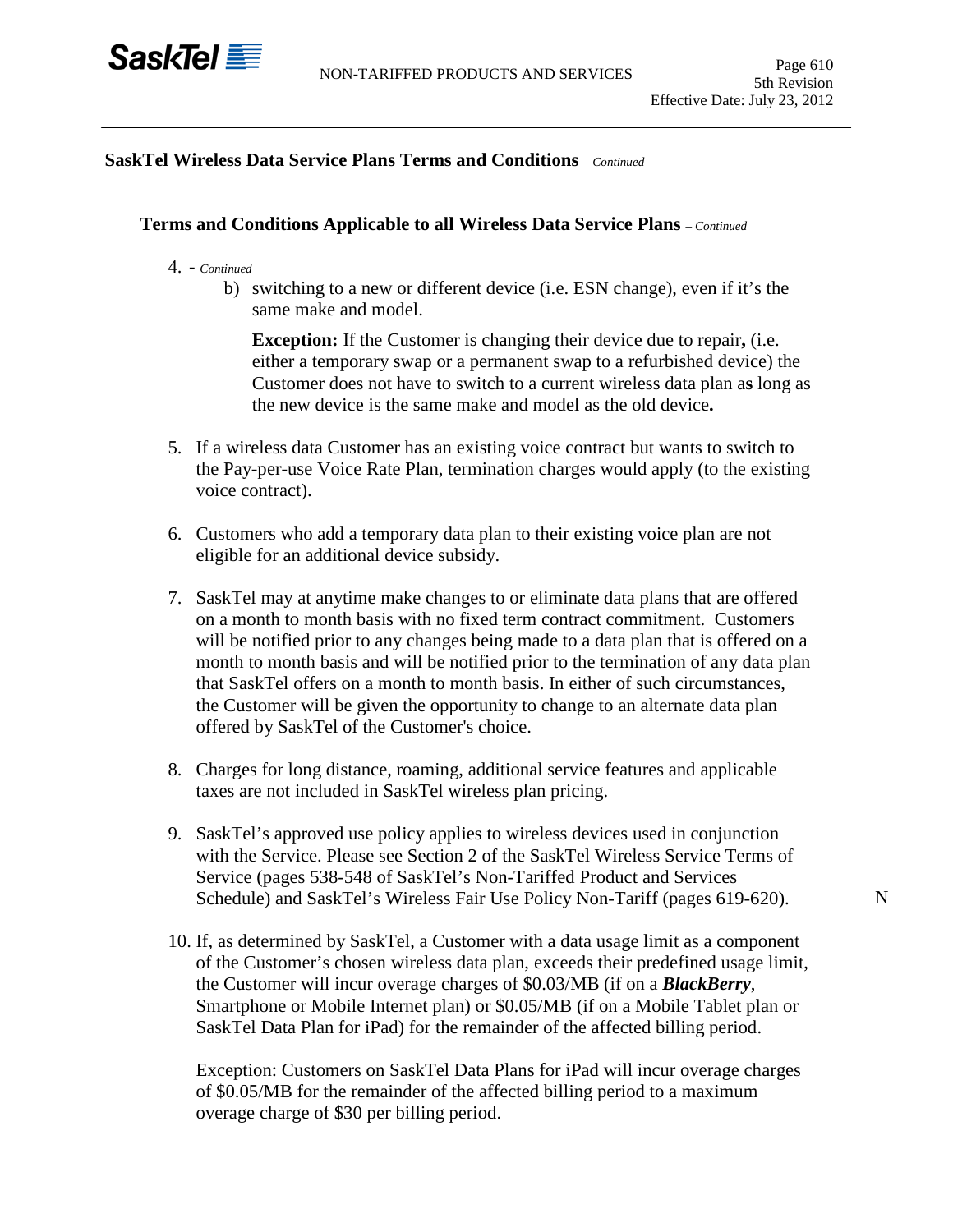

DN | | | | | | |

### **SaskTel Wireless Data Service Plans Terms and Conditions** *– Continued*

11. SaskTel's Fair Use Policy

a. Please see SaskTel's Fair Use Policy Non-Tariff item starting on page 619. It can also be viewed on SaskTel.com at [http://www.sasktel.com//about-us/legal-and](http://www.sasktel.com/about-us/legal-and-regulatory/index.html)[regulatory/index.html](http://www.sasktel.com/about-us/legal-and-regulatory/index.html)

## **Terms and Conditions Applicable to all BlackBerry Service Plans**

- 1. Termination fees apply to all *BlackBerry*® customers, including National and Regional customers (even if the service is changing from a *BlackBerry* data plan to a PDA/smartphone data plan or to a Wireless Modem data plan).
- 2. If a Customer terminates the Service used in conjunction with their *BlackBerry* wireless device, their device will not function on SaskTel's network if that Customer only has a voice only wireless service contract with SaskTel.

## **Terms and Conditions Applicable to all BlackBerry and Smartphone with Features Plans**

- 1. A postpaid wireless voice plan is required.
- 2. The features included in the \$25 *BlackBerry* Email and IM with Features, the \$25 *BlackBerry* Social with Features, and the \$40 *BlackBerry*/Smartphone Internet, Email and IM with Features plans are Call Display, Enhanced Voice Mail, and Unlimited Text Messaging. Substitution of other features for the included features is not allowed. Additional calling features are available at standard rates.
- 3. Customers can opt out of single features within the \$25 or \$40 plans with Features. However, Customers who do choose to opt out of features will still be required to pay the standard monthly rate for their selected plan.
- 4. Customers on these plans are not eligible for the three months of unlimited data promotion.
- 5. Tethered Data is available upon request.
- 6. Regular data roaming charges apply when a *BlackBerry* or smartphone is used outside of Canada. U.S. Roaming is \$10/MB.

*BlackBerry* **is a trademark of Research In Motion Limited used under license.**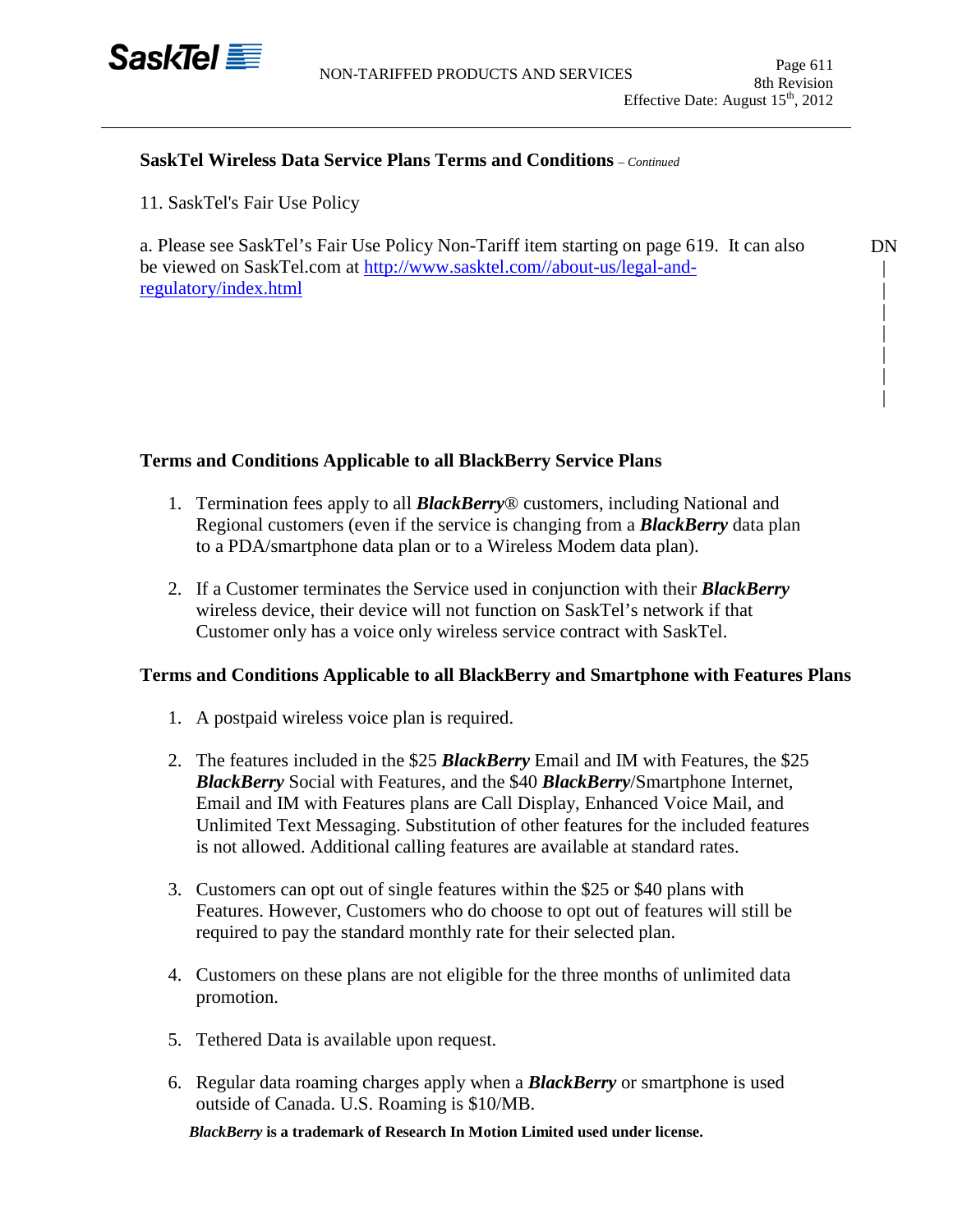

|    | <b>SaskTel Wireless Data Service Plans Terms and Conditions</b> – Continued                                                                                                                                                                        | F            |
|----|----------------------------------------------------------------------------------------------------------------------------------------------------------------------------------------------------------------------------------------------------|--------------|
|    | Terms and Conditions Applicable to all Unlimited BlackBerry with Features Plans                                                                                                                                                                    |              |
| 1. | Internet access is not available with the \$15 <b>BlackBerry</b> <sup>®</sup> plan.                                                                                                                                                                | F            |
|    | 2. The \$25 <b>BlackBerry</b> Social with Features Plan allows access to $MySpace^{TM}$ and<br><b>Facebook</b> <sup>TM</sup> only. E-mail access and browsing outside of these two web-sites is<br>not available with this plan.                   | $\mathbf{F}$ |
| 3. | These plans are not available with <b>BlackBerry</b> Enterprise Server.                                                                                                                                                                            | F            |
| 4. | These plans include personal e-mail and instant messaging (with <b>BlackBerry</b><br>Messenger service only).                                                                                                                                      | F            |
|    | <b>Exception:</b> The \$25 <b>BlackBerry</b> Social with Features Plan does not<br>$\bullet$<br>include e-mail access. A variety of instant messaging applications are<br>accessible with this plan. Refer to www.sasktel.com for further details. | F            |
|    | Terms and Conditions Applicable to the Smartphone Unlimited Internet, E-mail,<br>and IM with Features Plan                                                                                                                                         |              |

1. SaskTel's Smartphone Unlimited Internet, E-mail and IM with Features plan is only available in conjunction with select smartphones as determined by SaskTel from time to time.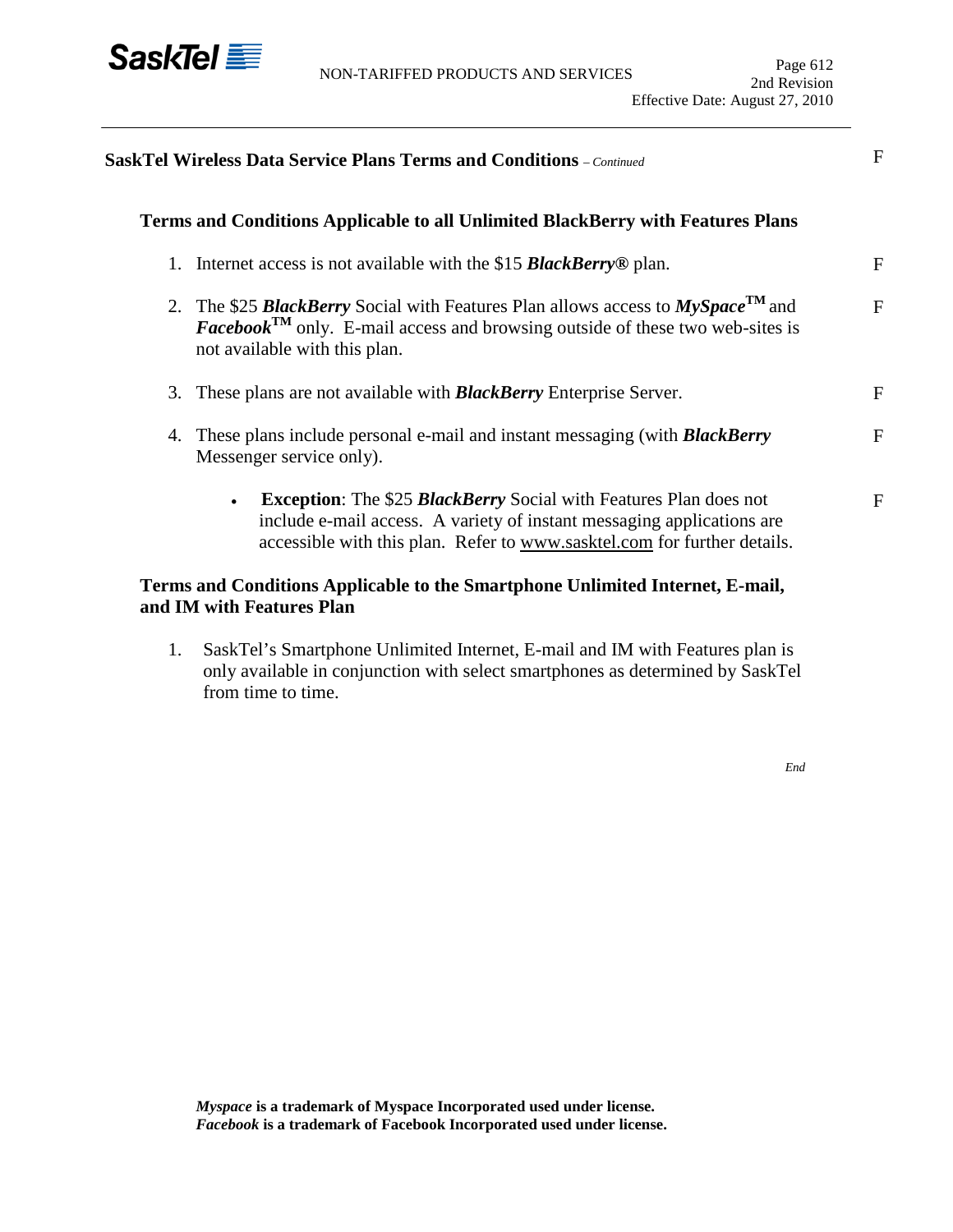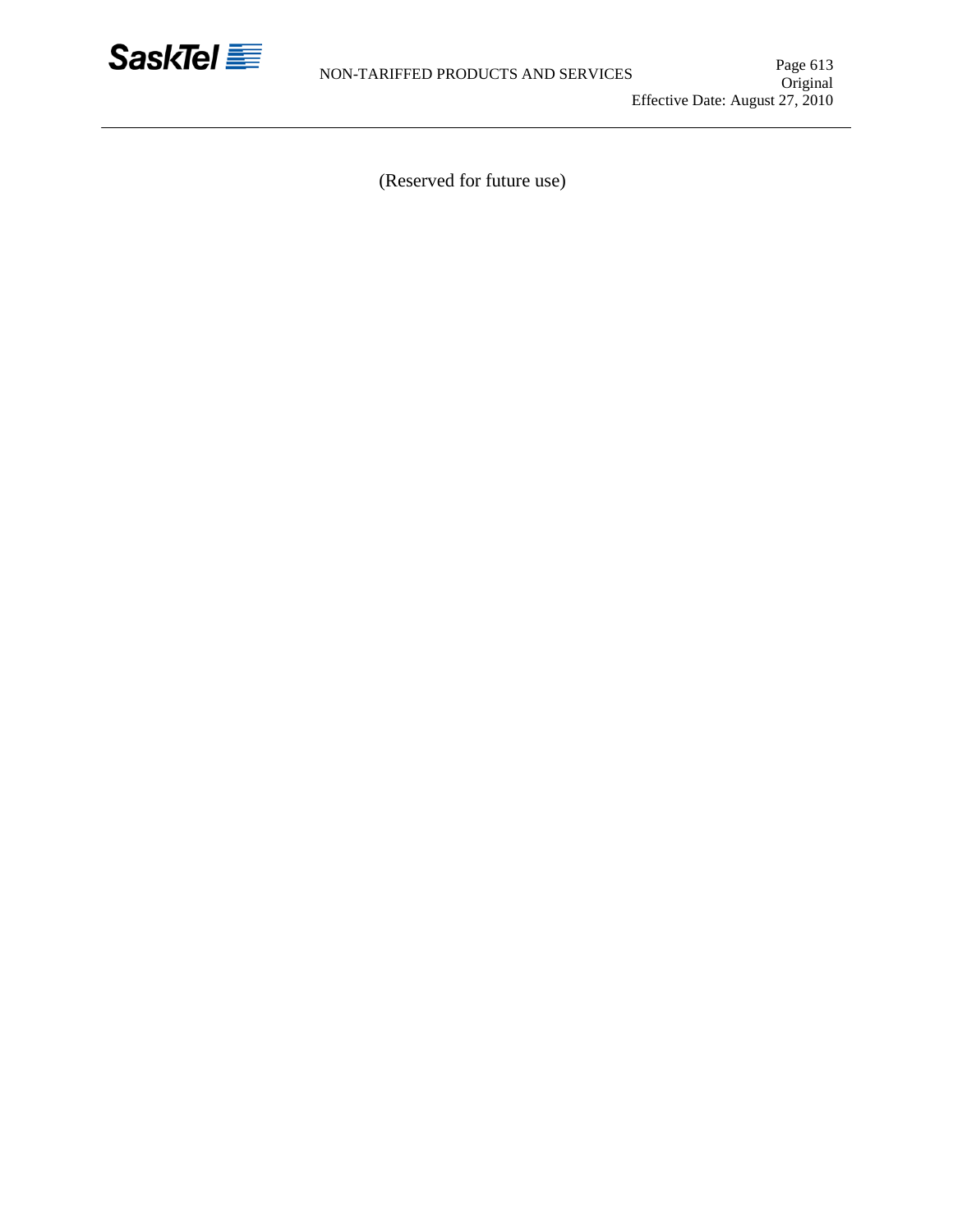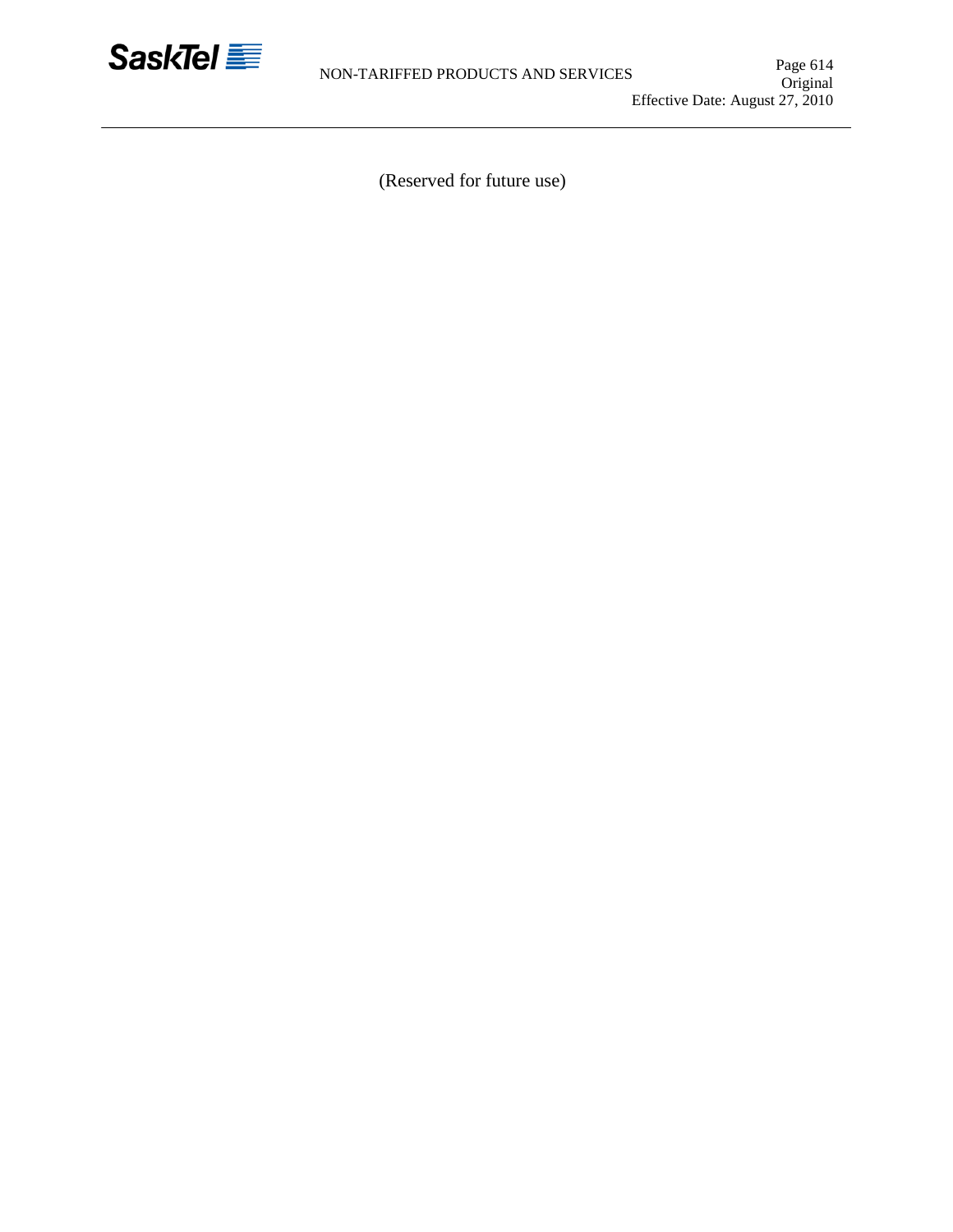